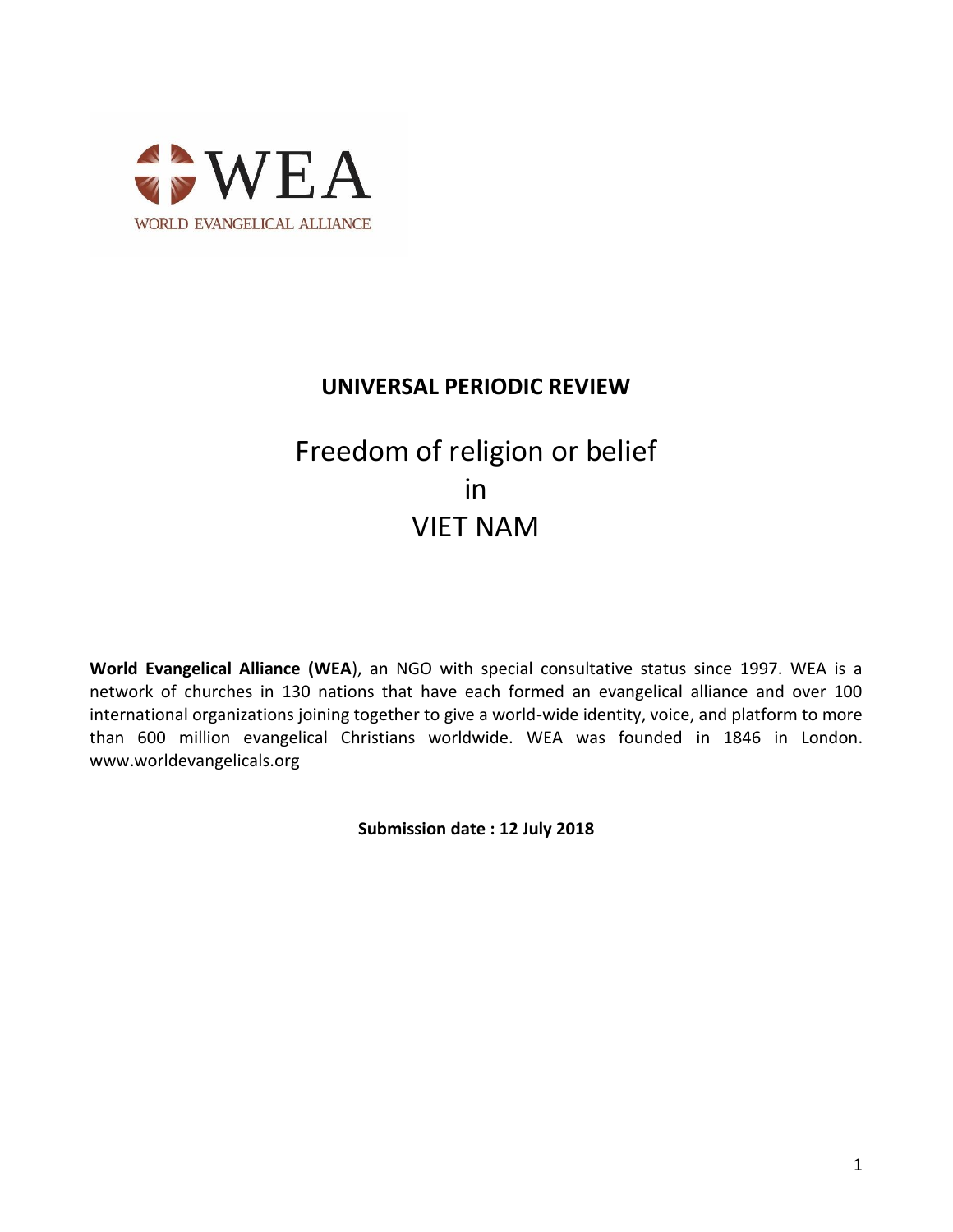#### **Summary**

- 1. During its second UPR review in February 2014, Viet Nam accepted several recommendations on freedom of religion and belief.<sup>1</sup> Recognized and registered religious groups were able to manifest their beliefs with less governmental interference over the last UPR cycle. In contrast, groups without certificates of registration significantly suffered from more severe limitation. Indeed, current law still allows the government to substantially control a majority of religious practices, with numerous provisions imposing restrictions on religious freedom in the interest of protecting national security and social stability. In November 2016, the National Assembly passed a new Law on Belief and Religion, which came into effect in January 2018. While at first, human rights defenders hoped the new law would be a major step forward, it eventually proved to be a disappointment. Despite some minor adjustments, this law still maintains a large number of restrictive regulations towards religious practices, such as the multi-stage registration process to attain recognition or certificates of registration for specific religious activities. This highly dissuasive, permission-based system seriously infringes the right to religious freedom. Religious leaders and believers continue reporting cases of governmental harassment, physical assault, arbitrary arrest and detention, sometimes even torture, strict surveillance, restriction on free navigation, property confiscation or vandalism, and rejection of various forms of permission.
- 2. With this report, we draw international attention to Viet Nam's legal, regulatory, and administrative status quo on religion, despite its commitments during previous UPRs. We also hope that the government of Viet Nam will soon reconsider and improve its legislative framework, in order to provide a better environment for human rights to prosper, especially freedom of religion and belief.

# **Religious demographics**

 $\overline{a}$ 

3. According to data published by Viet Nam's Government Committee for Religious Affairs in December 2016, about 27 percent of the Viet Namese population identify themselves as having a religion or spiritual beliefs.<sup>2</sup> But the Special Rapporteur on Freedom of Religious or Belief explains "it is difficult to get a clear and comprehensive picture of the religious life beyond those registered religious communities. (…). While some Government experts gave a low estimation of

<sup>1</sup>Vietnam accepted 9 recommendations on Freedom of religion and belief, including Italy's request to *"adopt*  further measures aimed at better guaranteeing freedom of religion, particularly by eliminating bureaucratic and *administrative obstacles, which hinder the activities carried out by religious communities and groups"* (A/HRC/26/6, 143.142) and Canada's recommandation to *"reduce administrative obstacles and registration requirements applicable to peaceful religious activities by registered and non-registered religious groups in order to guarantee freedom of religion or belief"* (A/HRC/26/6, 143.143).

 $<sup>2</sup>$  Accordingly, the Buddists account for more than half of the religious believers, among which Mahayana</sup> Buddhism is the dominant group, while Theravada Buddhism comprises approximately 1.2 percent. The breakdown in percentage of other faith traditions are as follows: Roman Catholics (7), Cao Dai (2.5-4), Hoa Hao Buddhists (1.5-3), Protestants (1-2), Hindus and Muslims (0.2). Other small religious groups together make up of 1.4 percent are the Bahai Faith, The Church of Jesus Christ of Latter-day Saints (Mormons), traditional cults (Buu Son Ky Huong, Tu An Hieu Nghia, To Tien Chinh Giao). While the majority of Vietnamese do not belong to one of the officially recognized religious communities, they may none the less adhere to traditional rituals such as the veneration of ancestors, protective saints, historical heroes, etc.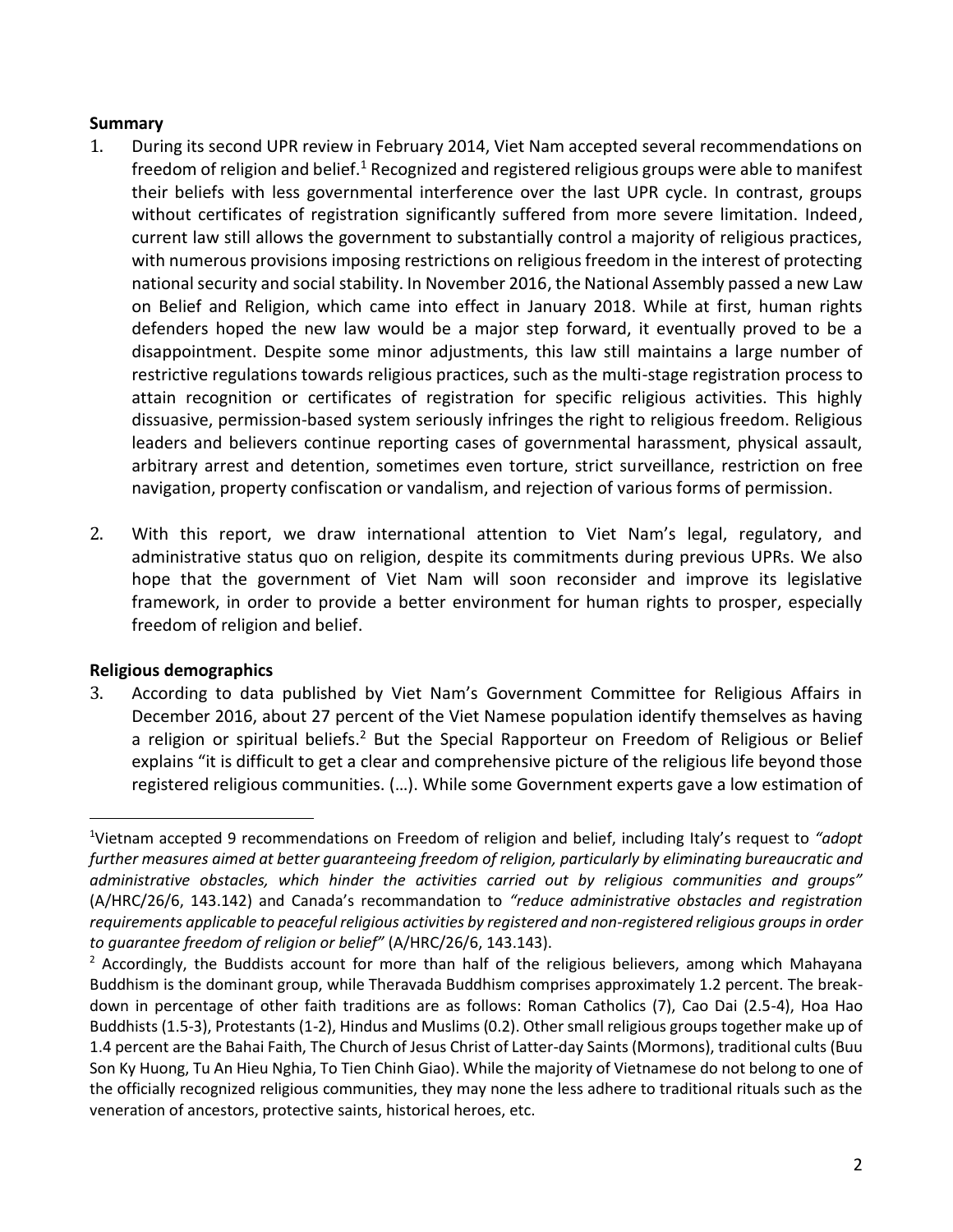the number of followers of unregistered religious communities, the Special Rapporteur also heard conjectures that the number of people practising religions outside of registered communities or wishing to do so  $-$  may be up to several million."<sup>3</sup> In the same report, he also notes that "[o]ne of the most striking features of recent religious developments in Viet Nam is the enormous growth of Protestantism, in particular among some ethnic or religious minorities. At the same time, this has led to some worrisome cases of religious persecution."<sup>4</sup>

## **Current legislative framework: the 2016 Law on Religion and Belief**

- 4. Before 2016, the main legislative framework on religion in Viet Nam included the 2004 Ordinance on Religion and Belief (usually referred to as ND-92 or Decree 92) and later the 2005 Decree on Religion 22/2005/ND-CP.
- 5. The 2016 Law on Religion and Belief introduces some modest improvements for religious freedom, such as a more simplified procedures for recognized and registered groups to request permissions for religious activities, a new provision allowing individuals in pretrial detention to access religious literature and practice religious beliefs, or new provisions allowing expatriate churches to register their congregations.
- 6. Also, for the first time, the law mentions the possibility of claiming legal status for recognized religious groups. It also purportedly opens the door for these groups to get involved in educational, health, social protection, charitable, and humanitarian activities in conformity with relevant laws and regulations (Article 55).
- 7. The pending time for a registered religious group to obtain official recognition has reduced significantly from 23 years to 5 years. It seems however that the 5 years period starts with the entry into force of the new law and is not based on the date of establishment of the community in Viet Nam. Also, it means that a community still has to operate "illegally" for several years before it can claim official recognition, leaving them very vulnerable to government oppression.
- 8. Other provisions still show a high degree of intrusion of the government in internal affairs of religious organizations. Religious groups must submit to the government an annual list of their religious activities (Article 43). Certain activities need to seek explicit approval from corresponding authorities. For instance, prior to an internal conference, a religious organization must send an application for consideration to relevant authorities, with a detailed description of the purpose of the said conference, number of participants, content, concrete programs, times and venues anticipated, etc. (Article 45) In addition, a religious organization which wishes to modify their charter must also report to and request permission from the government (Article 24).
- 9. The new law also contains vague provisions, creating broad leeway for substantial restrictions on religious freedom in the interest of national security and public order. Several prohibitions are

 $\overline{a}$ 

<sup>3</sup> A/HRC/28/66/Add.2, §8

<sup>4</sup> Ibidem, §9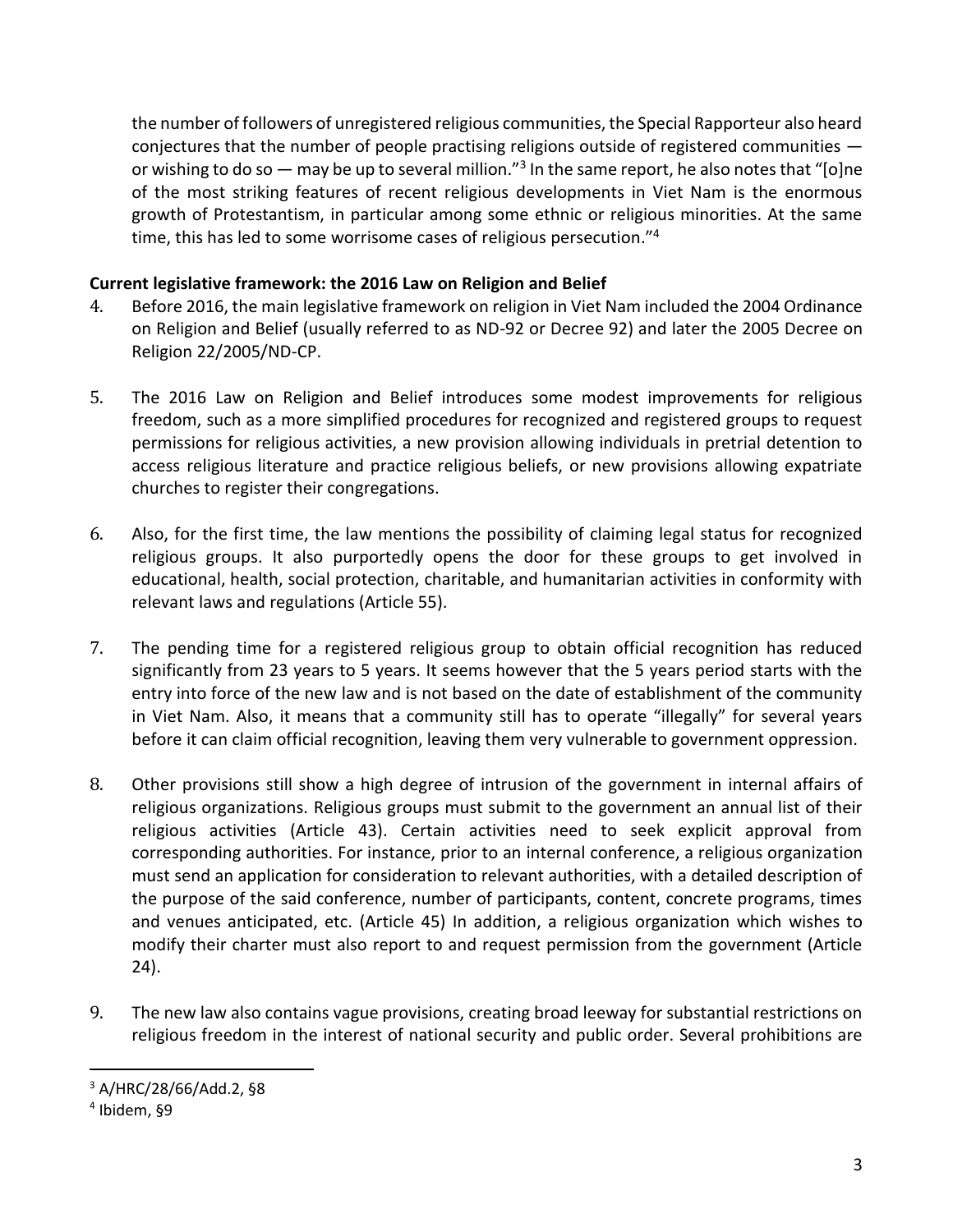listed under art. 6 as reasonable rejections of religious practices and activities, including *"undermining national defense, national security, national sovereignty, public order, public safety, and the environment," "doing harm to social ethics or others' health, life, dignity, honor, or property," "sowing division among the people,"* and "*abusing belief and religious activities to gain personal benefit."* Without further elaboration and precise explanation, these clauses can easily be abused to regulate, limit, restrict or forbid the exercise of freedom of religion and belief.

#### **Recommendations**

- 10. **Review the 2016 Law on Religion and Belief and ensure that the State's legislative framework is consistent with international human rights standards. Precisely, provisions related to freedom of religion or belief must be congruent with article 18 of the ICCPR.<sup>5</sup>**
- 11. **Clarify and provide concrete formulations of limitation clauses touching on religious practices and manifestations, remove and replace vague legal definitions, so that these provisions are not used to disregard legitimate manifestations of religious freedom.**
- 12. **Provide proper legal education and training to provincial and local-level security and government officials, especially instruction on international human rights standards that protect and promote freedom of religion and belief.**
- 13. **Establish and solidify an independent judicial system that closely oversees governmental practice on religious freedom, investigate, prosecute, and punish any violations of freedom of religion or belief and other human rights. Create appropriate independent mechanisms to report possible violations by local police and security officials.**
- 14. **Extend a standing invitation to UN thematic special procedures. Invite the Special Rapporteur on Freedom of Religion or Belief for a follow-up visit.**

# *Compulsary registration of religious communities*

- 15. Although the new law has simplified the process for unrecognized religious groups to obtain certificates of registration, as well as significantly reduced the pending time, many communities still experience unreasonable burden and non-transparent rejection from the government. Churches also report that they often simply receive no answer to their request to be officially registered.
- 16. Freedom of religion or belief is an inherent and fundamental right of every human being. It cannot depend upon registration, which can merely give legal personality. Thus, registration should be a legal instrument serving and advancing this human right, not a compulsory requirement. In reality, unregistered religious groups reportedly continue suffering from severe governmental restrictions and intimidation. Their rights to freedom of religion or belief are grossly violated.
- 17. Congregations affiliated with the registered Evangelical Church of Viet Nam South who have a

 $\overline{a}$ 

<sup>&</sup>lt;sup>5</sup> ICCPR : International Covenant on Civil and Political Rights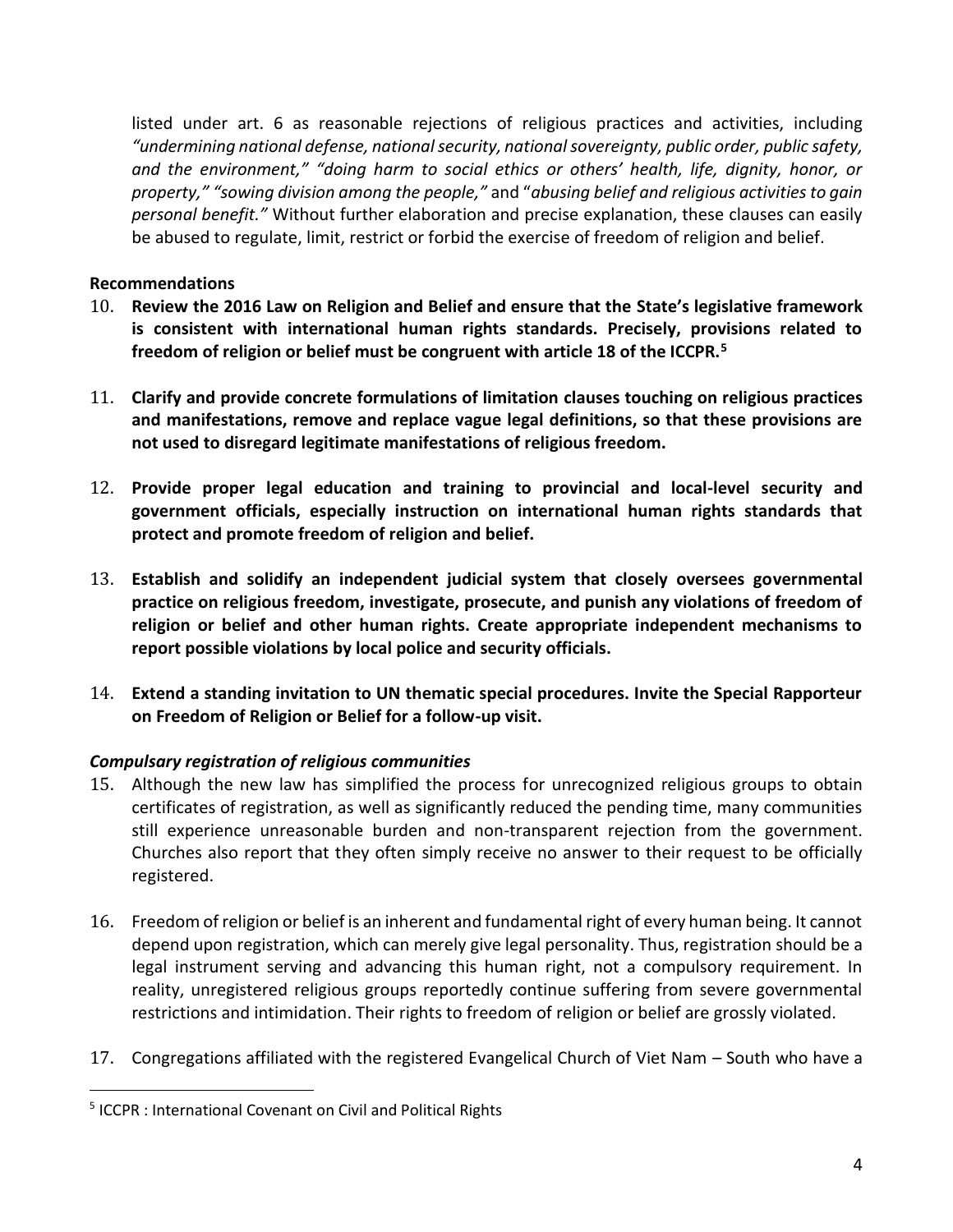relatively small number of congregants reported that they were forced by provincial authorities to merge with larger churches in order to receive official status. Lead pastors of these congregations denounced these demands which have no legal basis. Merging distant churches weakens these communities as the longer distances make it difficult for the members to attend church service.

18. Catholic bishops claimed that local governments have applied additional and unnecessary hardship upon parishes in rural regions which applied for recognition. This burdensome enforcement was to discourage them from registering and was inconsistent with the promised national framework. The most problematic areas reportedly included the Central Highlands (Provinces of Gia Lai, Dak Lak, Dak Nong, Kon Tum, and Lam Dong), the Northwest Highlands, and Hoa Binh Province.

#### **Recommendations:**

- 19. **Remove any administrative challenges to registration process of religious groups under consideration. Develop a uniform and transparent registration procedure. Provide clear and satisfactory reasons for rejection of any applications.**
- 20. **Allow all unregistered religious groups to freely exercise their freedom of religion or belief. Take all measures to stop any forms of restrictions and harassment against these communities.**
- 21. **Recognize the legal personality of religious groups, allow them access to justice when they request to challenge government decisions.**
- 22. **Halt State and media propaganda against religious minorities and unrecognized religious groups. Promote a spirit of respect and tolerance in public media and official literature and integrate unbiased information about religions and beliefs as part of school education.**

#### *Physical harrassment, arbitrary arrests, detention and torture*

- 23. Although some Hmong Protestant groups have been granted certificates of registration, they continue to be victims of violence and slander. Hmongs are an indigenous people living in the mountains in the North. Several Hmong Protestants have been extrajudiciarily arrested, interrogated, beaten in police custody, imprisoned and pressured to denounce their faith. In some villages, eviction has been established as a punishment for converts. Possessing Bibles or reciting worship services in their indigenous Hmong language is considered illegal. Even though they represent possibly 400'000 Evangelicals, the government does not accept the publishing of their religious material in Hmong language.
- 24. Pastor Nguyen Cong Chinh who has been ministering ethnic minority communities in the central highlands and is a long time pro-democracy activist, suffered from inhumane treatment while serving his 11-year prison sentence for *"impeding national unity."* At the An Phuoc prison in Binh